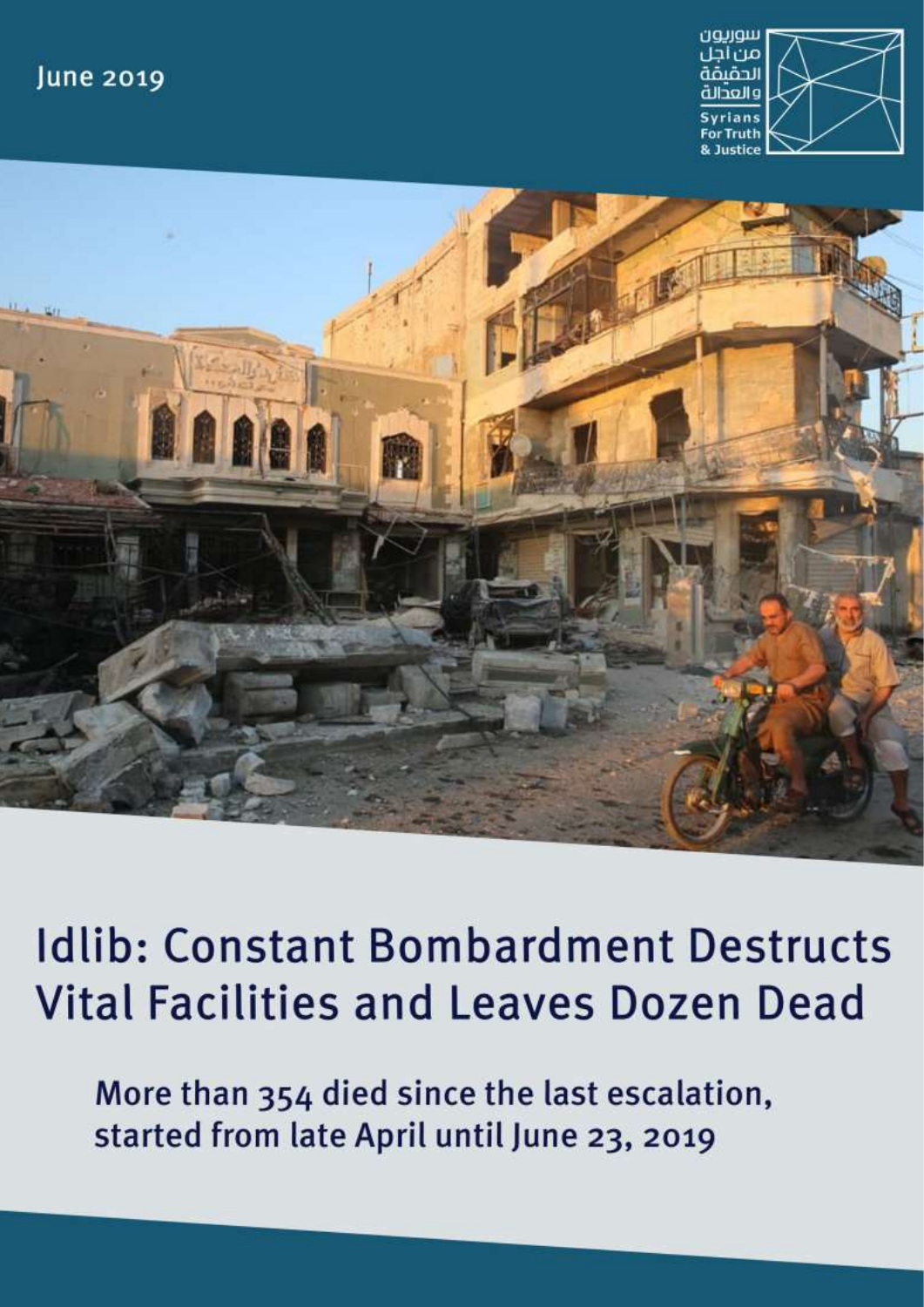# **Idlib: Constant Bombardment Destructs Vital Facilities and Leaves Dozen Dead**

*More than 354 died since the last escalation, started from late April until June 23, 2019*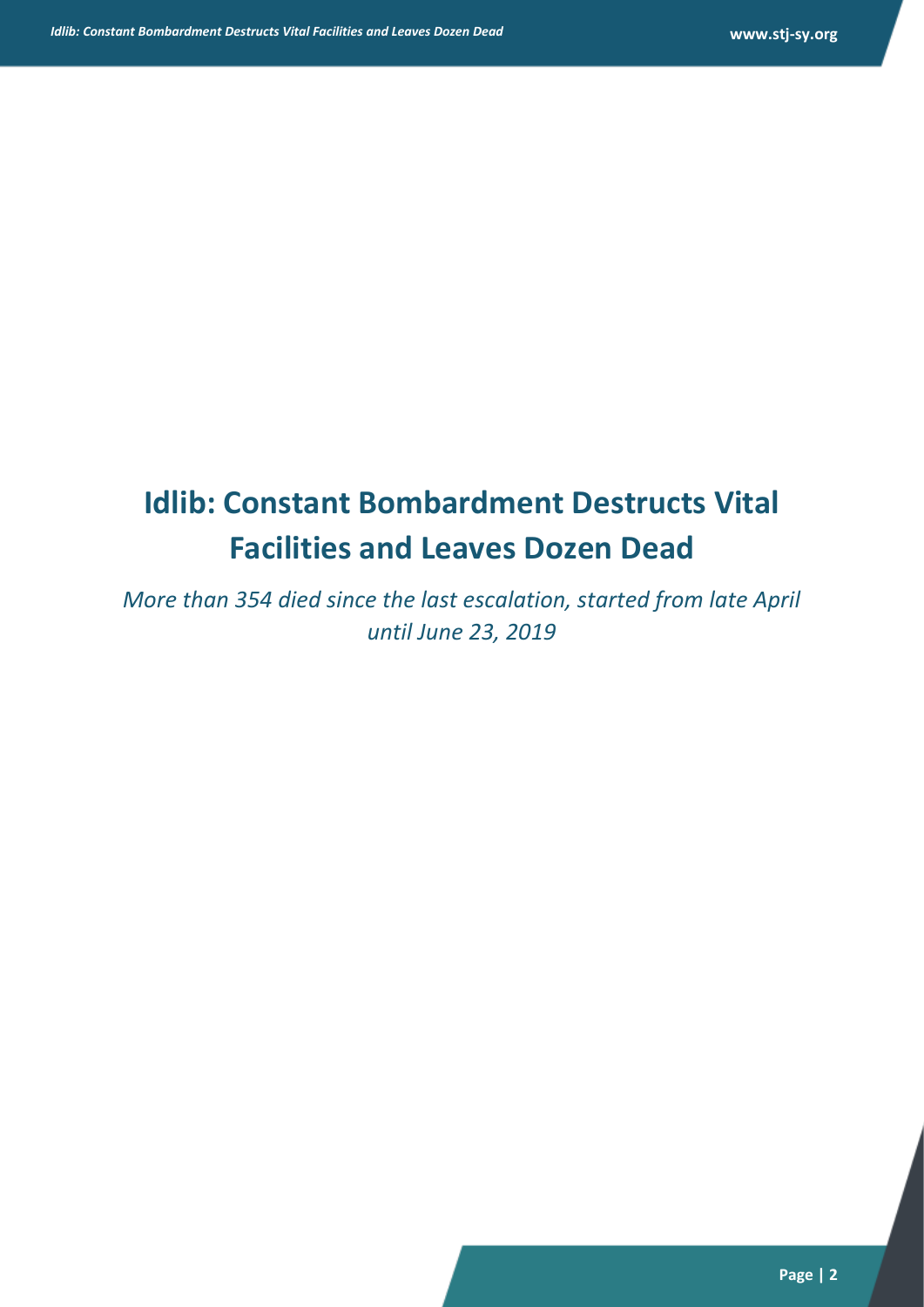The air-ground offensive launched by the Syrian regime and Russia against the province of Idlib and northern Hama continued since late April. The air and ground bombardment, during the period from 1 to 23 June 2019, left 119 civilians dead, including 26 children and 14 women. Besides, three health centers, two hospitals and eight schools were rendered inoperable while 16 mosques destructed completely or partially.<sup>1</sup> The air bombardment along with the ground battles between the Syrian Army and allies on the one hand and Hay'at Tahrir al-Sham (HTS) on the other in northern rural Hama and southern rural Idlib led to the displacement of up to 90 families.

The offensive coincided with the so-called Sochi talks, which was held on April 24, 2019, is continuing despite the tries to secure a truce between the parties concerned. During May, the fighting resulted in the dead of 235 civilians, among them 56 children and 59 women, and the injury of at least 670 others. Furthermore, no less than 21 health center, 8 hospitals and 23 schools were put out of service, being damaged partly or entirely.<sup>2</sup>

#### **I. Targeting vital facilities:**

**.** 

Syrian and Russian forces intensified their bombings on the province of Idlib, particularly on its critical infrastructure; hospitals, health centers and schools. In an interview with Abdul Razzaq al-Khalil, the media officer of the Free Idlib Health Directorate (independent institution), stated that the attacks rendered 8 health centers and several hospitals inoperable and left casualties.

Al-Khalil added that the targeted health facilities used to provide medical services to the region's 150.000 people, and each used to admit 6000 patients a month.

- **1.** On **April 28, 2019** air strikes on Qalaat al-Madiq rendered the Latamneh Surgical Hospital and the "111" Hospital for women and children inoperable.
- **2.** On **April 30, 2019** Russian jets targeted the only medical post in the town of Hobait with two successive raids which led to its total destruction. On the same day, the Primary Care Centre in the town was also destroyed but no casualties among the medical staff reported as they cleared the building after it was targeted the night before.
- **3.** On **May 5, 2019** at 5 p.m. The surgical hospital in Kafr Nabl which is known as the "Orient Hospital", was hit with more than 12 thermobaric (vacuum) and concussion missiles by a Russian jet took off from Khmeimim Air Base. The

 $1$  The destructed schools, which were active, used to accept 100.000 students a year (in double shifts), while some of them were housing internally displaced people. STJ notes that the school hours have been suspended since the beginning of the offensive.

<sup>&</sup>lt;sup>2</sup> The destructed schools, which were active, used to accept 100.000 students a year (in double shifts), while some of them were housing internally displaced people. STJ notes that the school hours have been suspended since the beginning of the offensive.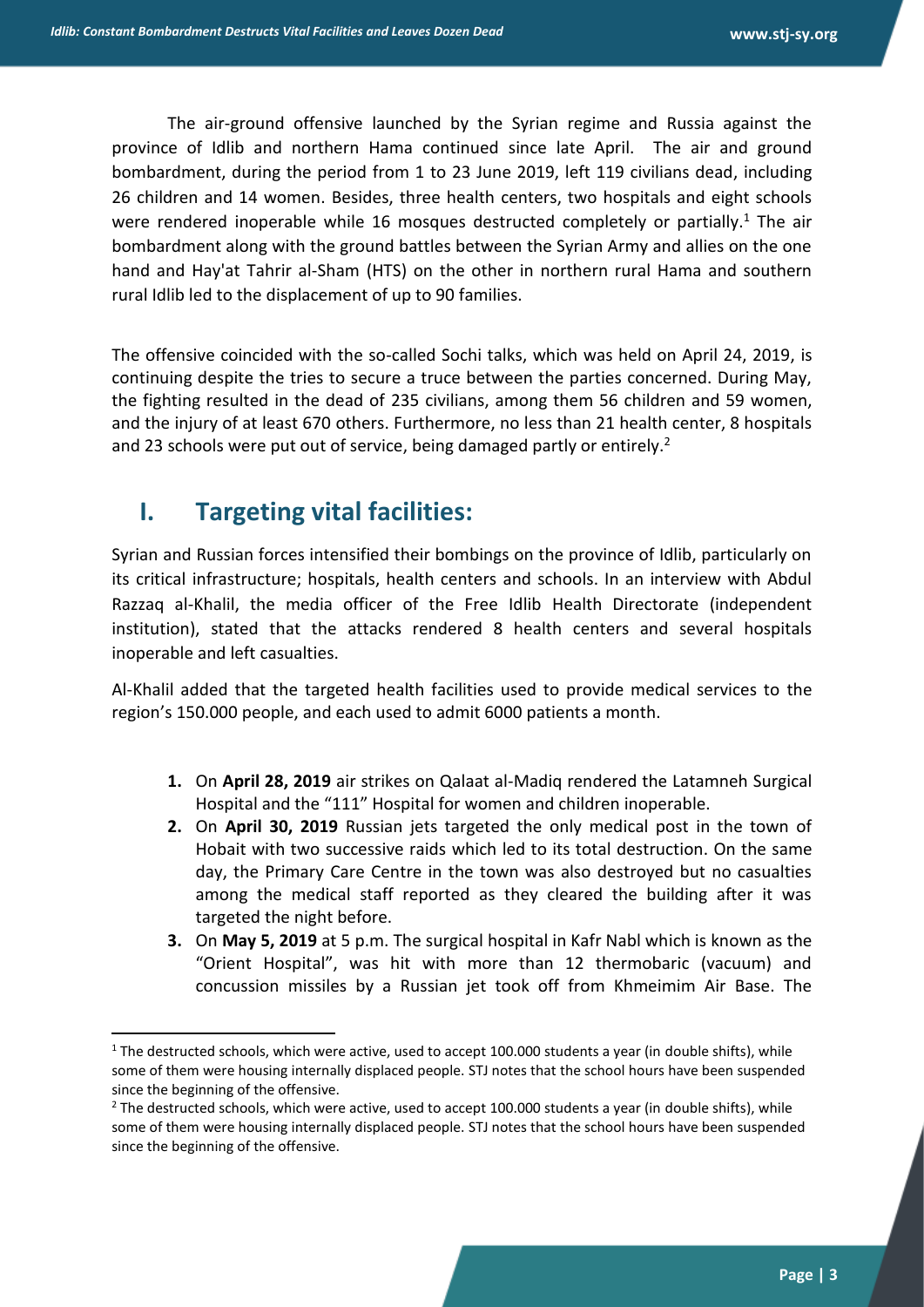missiles caused the death of two civilians and a great destruction to the building and to several neighboring stores.

On **the same day** Syrian Armed forced warplane hit the Sham medical point, killing a nurse and a civilian besides causing damage to the building and to an ambulance.

At 3.30 p.m., **the same day**, Russian jets loaded with thermobaric and concussion missile destroyed the Nabd Al-Hayat hospital in the town of Hass by two successive air strikes.

**4. On June 5, 2019** at 9.00 a.m. the health center of the village of Zerbeh was subjected to bombings, which caused it material damage while at 2 a.m. an air strike hit al-Amal Orthopedic Hospital in Kansafra village destructing it partially.

STJ field researcher also reported the attack of Dar al-Hikma hospital in Kafr Nabl town with high-explosive rockets fired from the Braideej camp in The Ghab Plain/*Sahel al-Ghab* in Hama on May 28, 2019.

Al-Kateeb hospital in Kafr Nabl was also rocked with missiles on June 3, 2019.

The local activist Ahmed Khateeb told STJ that the school complex in Kansafra village was hit with two consecutive barrel bombs on May 7, 2019, which led to the total destruction of the Basic Girls School and the partial damage of al-Muhaddatha and al-Refia schools. On May 8, 2019 the same school complex bombed again, and a slight damage caused to al-Ziraa school.



The damage caused to one of Kansafra schools on June 4, 2019. Photo credit: STJ.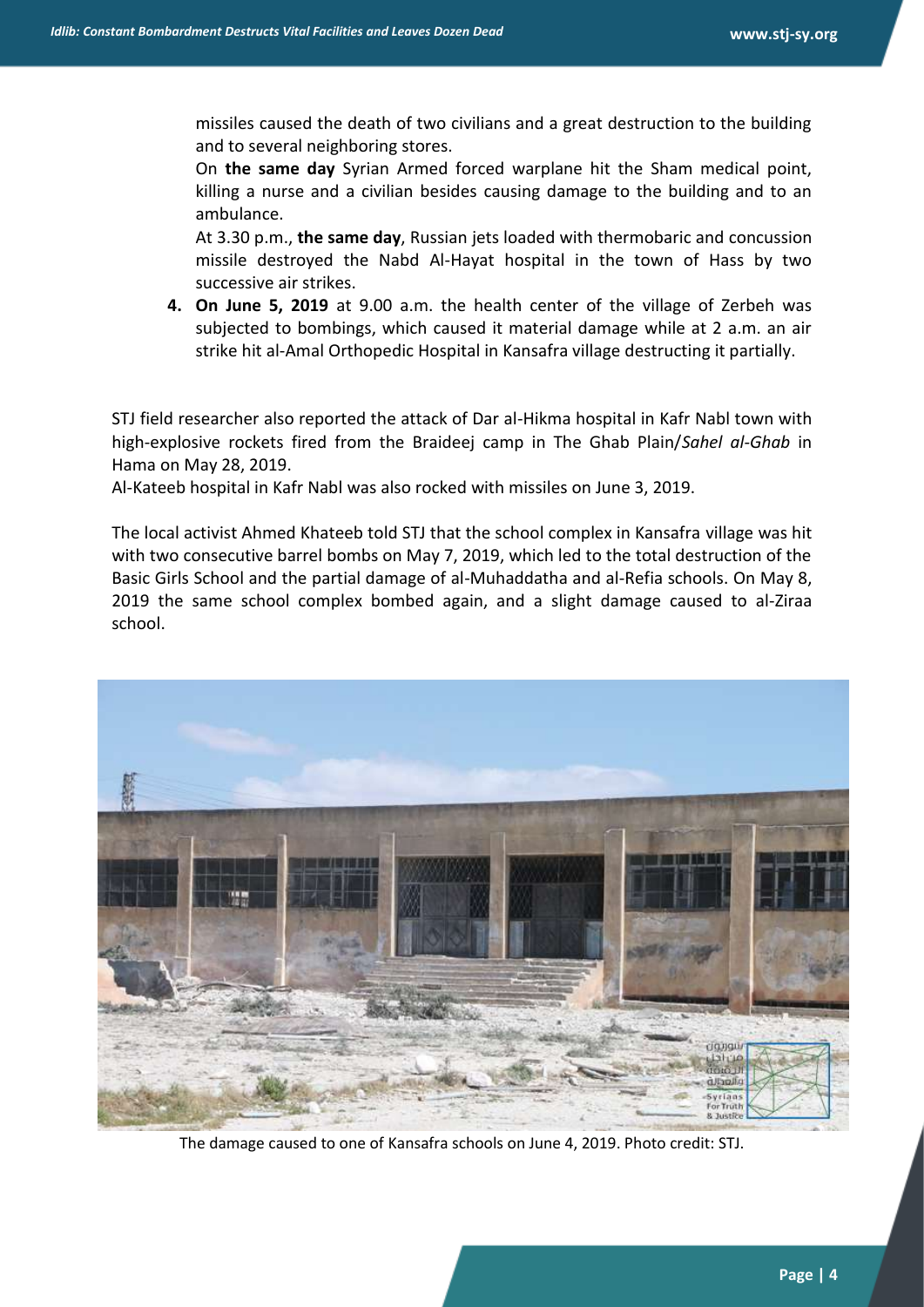

The destruction caused to a school in the village of Qasabiyeh on June 4, 2019. Photo credit: STJ.

#### **II. Field conditions and casualties:**

STJ field researcher talked to Muhammad Hamroush, the press secretary of the White Helmets who confirmed the death of seven medical personnel, three civil defense volunteers and the two media men Amjad Bakeir, a war reporter for the Free Idlib Army, and Hassan al-Younis, a reporter for the Free Police of the Salvation Government, which is the political and service front of Hay'at Tahrir al-Sham (HTS), during May and June 2019.

On June 20, 2019, Violet Organization for Relief and Development [reported](https://www.facebook.com/org.violet/photos/a.1449303065358826/2379378235684633/?type=3&__xts__%5B0%5D=68.ARBxAXLC6A4MYWr1fClZYd7GG4fpTcfG5hjWTTAYHsujGlIUqeA7Kxwc3YKgvuv3ZiYe5_quI1aHTn-zdTGhtNbO9OnxgGoc8qQF0v-2Be-JZS-Vg_fWWSNOL3bGtBmlgSebJ-ywiYyvqww2pglIVg0wirDsZBZd-p_GuCawtFGBGWbfS8k4LKTrIbJpwvlitkYIYSBhRNy5OOk0_K7_ah2R4wktsrw8s3GxFlrW6iCXVK-b4x_CWE-_AAKRWctNjZs2N-EDKdRBe1RNzd6qFthJz2eOUmEbIZkfxOMp7VbEWvMeOcHTZEwbaXcQV-EjeFmVzWqIyMT-bUASQeoOQPMfAjYa&__tn__=-R) the death of three of its medics and the serious injury of three others. The victims who are, Sael Bahlool, Muhammad Mustafa and Abdul Qadir Nahtan, killed in a direct air attack on the ambulance they were in, aiding wounded civilians resulted from bombardments on the city of Ma`arat al-Nu`man.

The STJ field researcher in the province of Idlib quoted the Response Coordinators team in northern Syria confirming that the southern rural areas witnessed the displacement of an estimated 90.000 families.

The researcher added that 27 cities and towns in rural northern Hama became depopulated while only 10% of the population of Kafr Nabl, Kansafra and Jarjanaz remained.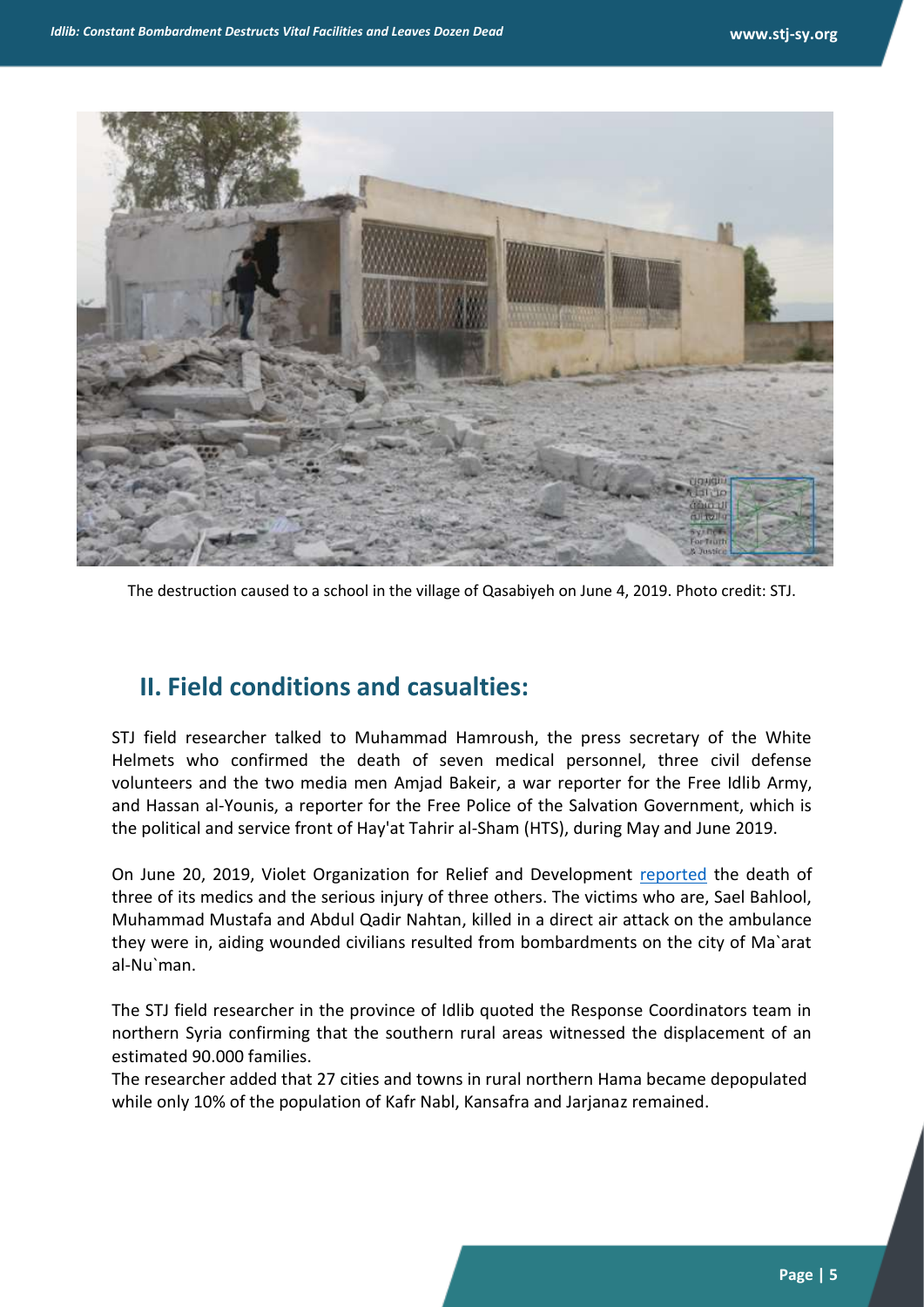Regarding the changes in the map of control, STJ researcher reported that the Syrian Army managed to retake the town of Qalaat Al Madiq and the villages of al-Hwaiz, al-Sharia'a, al-Kirkat, Bab al-Taqa, Qasabiyeh, Qiratah and Tell Hawash. Whereas HTS backed by the Army of Glory/*Jaysh al-Izza,* The Army of Victory/*Jaysh al-Nasr* and the National Front for Liberation, managed to control the towns of Tal Meleh, Jibeen and a part of Jalamah, since the beginning of the military operations on April 27, 2019, as of the date of this report.

STJ field researcher documented the aftermaths of the three most vicious attacks on Idlib this month, as he managed to get to the targeted sites soon after the attacks:

1- On **June 10, 2019** a residential complex in the village of Jbala, Idlib was raided. STJ researcher documented-from the scene- the death of three young men from the collapse of their house's ceiling over their heads. The researcher also reported the pick of four children's bodies from rubbles by their relatives though the warplanes were still in the village's sky.

The activist Muhammad Bala'as who also headed to the targeted site said that he saw houses destructed over the heads of their inhabitants while the people were unable to pluck the victims from the rubble. He also reported seeing three young men dead from the collapse of their house ceiling with no possibility to be rescued by the people. The activist confirmed that four or five children turned into pieces, which were collected by the people and placed on a cloth on sight of their mother who was in a very bad psychological condition. Noting that excavators and lifting equipment arrived the site 45 minutes after the attack.

According to Ubada Thikra, head of the civil defense sector in the city of Ma`arat al-Nu`man, the casualty count from the attack is 13 dead and around 15 injured. STJ field researcher asserted that the targeted area is entirely civilian, that what used to make it relatively safe and almost spared from bombings. Noting that the nearest station of insurgents is about 8 km. away from the village, which is a checkpoint of the National Front for Liberation.

The field researcher quoted Nader Observatory saying that the Syrian forces' Sukhoi Su-24 took off from the T4 Military Airbase in Homs at 6.13p.m on June 10, 2019 and dropped two thermobaric missiles on the area. It is reported that the jet changed its course several times and circled over southern rural areas before it carried out the attack in the depopulated town of Hobait.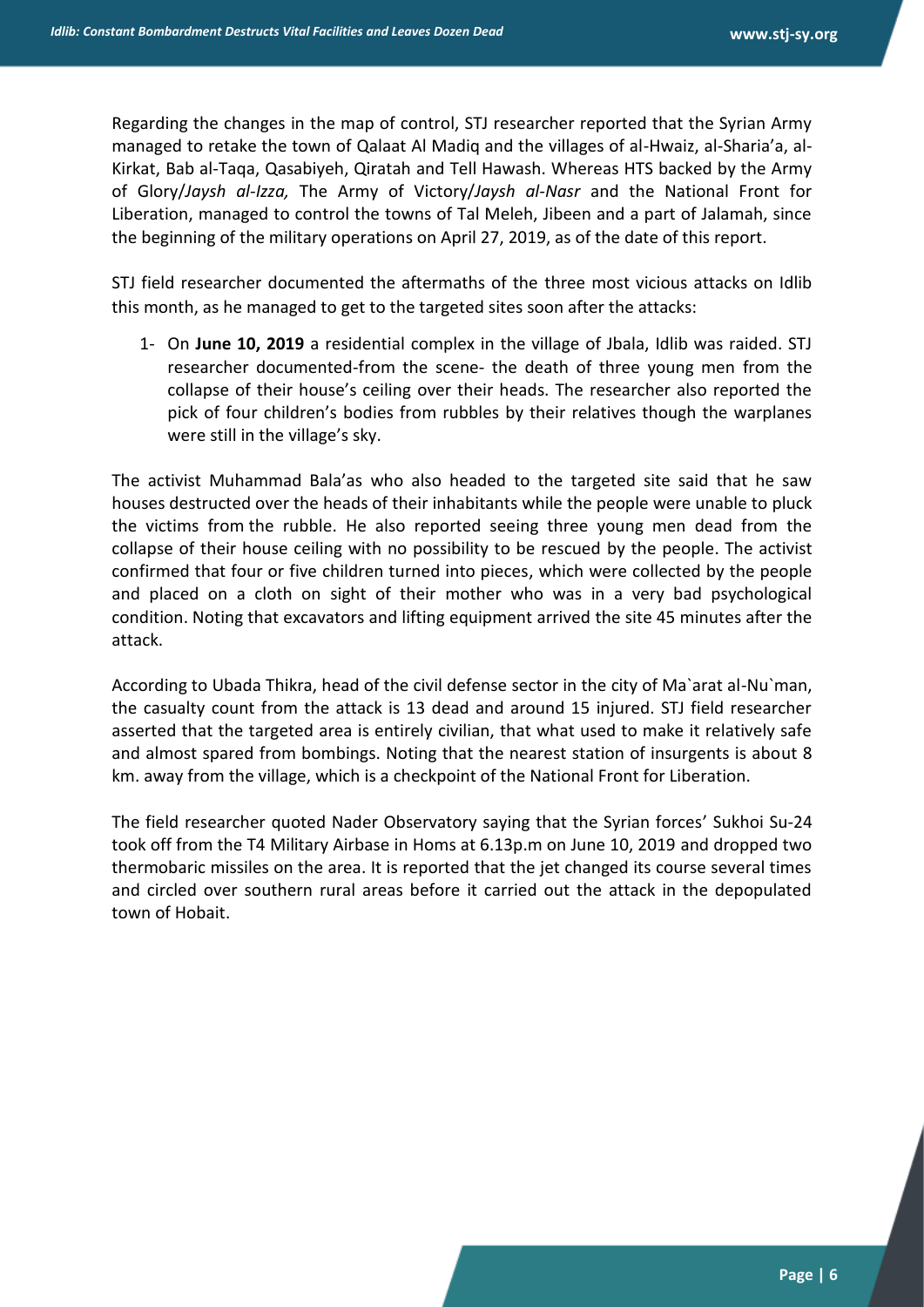

Rescuing the wounded resulted from air strikes on the village of Jbala, rural Idlib on June 10, 2019. Photo credit: STJ

2- Further, on **June 10, 2019** the residential zone near the main square of the village of Ma'ar Shoreen was rocked with an air strike. STJ field researcher confirmed that the attack occurred at 1.00 p.m., and he quoted the local source Hikmat saying that the raid was conducted by a Sukhoi Su-22 which dropped four thermobaric missiles killing three civilians and injuring 45 others. Besides, four houses and seven shops were destroyed.

The field researcher asserted that that the village is free of any military presence and that the nearest military point to the attacked site is about 7 km. away. A checkpoint of the Harakat Ahrar al-Sham al-Islamiyya was previously around the attacked area, but it was removed, however, early this year.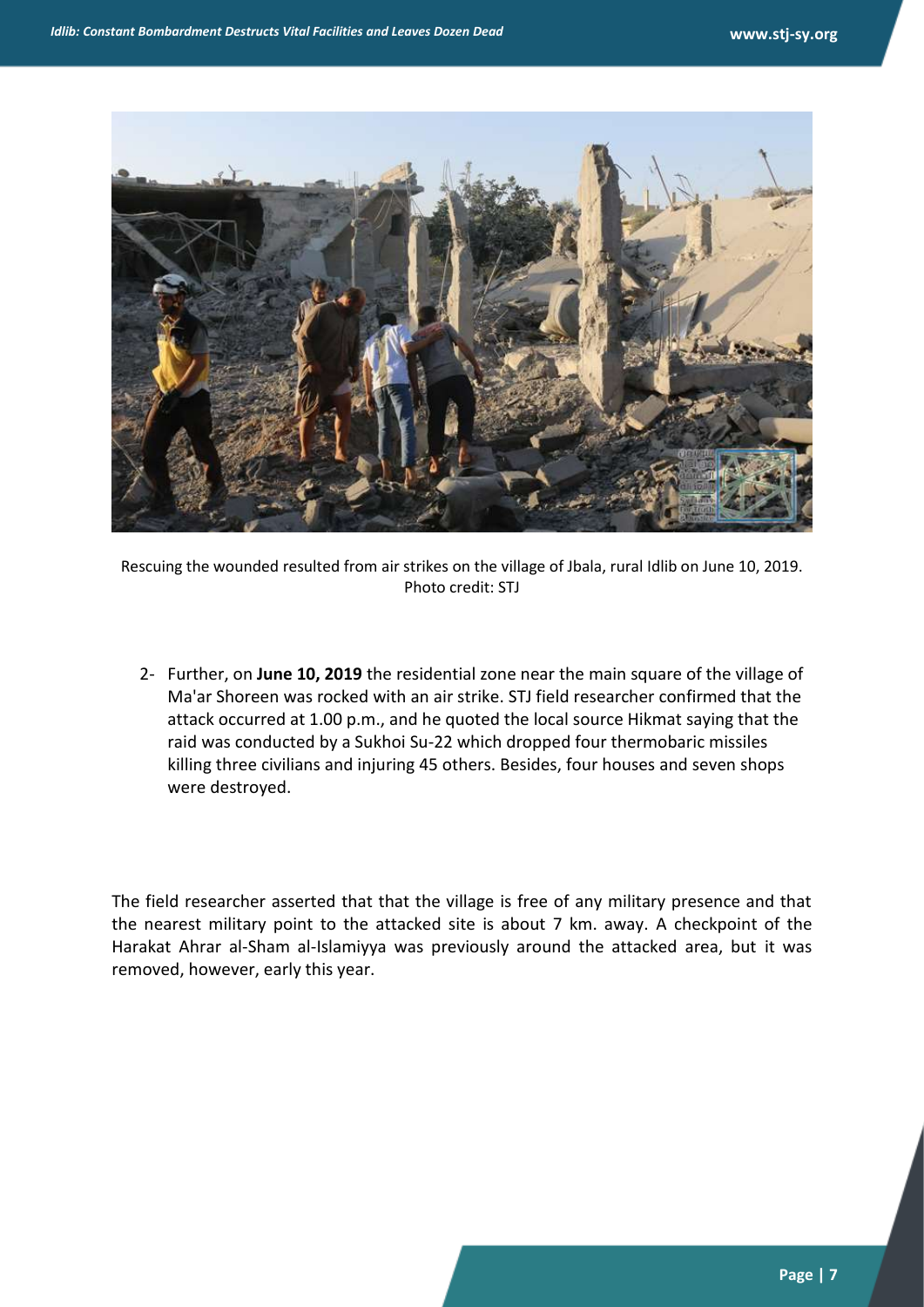

The consequences of the bombing on the village of Ma'ar Shoreen, Idlib, on June 10, 2019. Photo credit: STJ.

3- On **June 19, 2019** a Sukhoi Su-24 rocked the village of Benin in Jabal Zawiya with a thermobaric missile which resulted in the destruction of three stores one for ice cream and another for deserts while the third was a fodder store. The raid also killed 12 civilians and injured three others.

STJ field researcher quoted the local source Hikmat saying that a pro-regime fighter jet, which carried out the raid, took off from the al-Seen Air Force Base in Homs at 5 p.m.